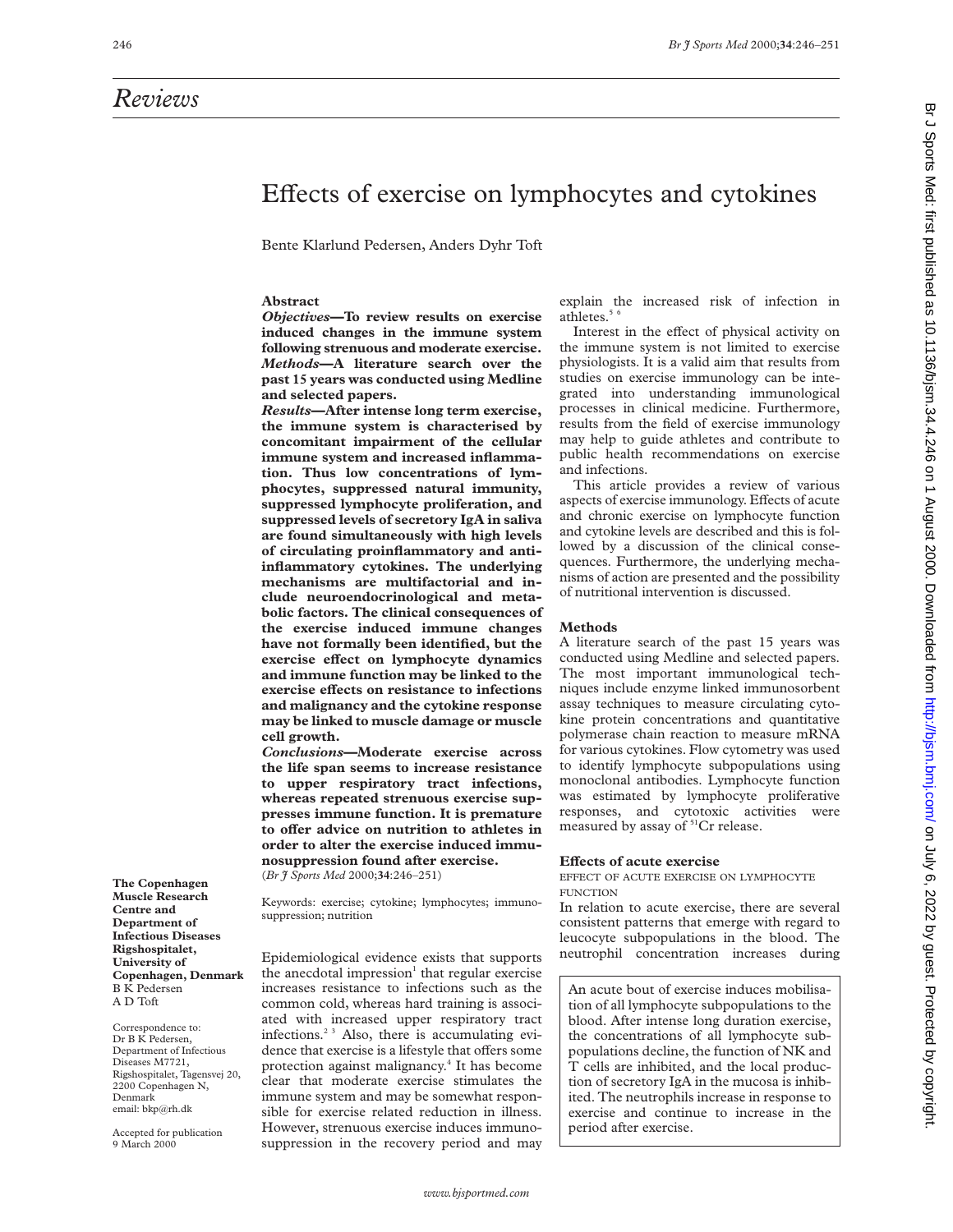

*Figure 1 Effect of strenuous exercise on the levels of interleukin (IL)-6, interleukin-1 receptor antagonist (IL-1ra), macrophage inflammatory protein (MIP-1*â*), IL-8, soluble tumour necrosis factor-*á *receptor (sTNF-*á*R), TNF-*á*, and IL-1. The relative increase in plasma*

exercise and continues to increase after exercise.<sup>7</sup> The lymphocyte concentration increases during exercise and falls below values found before exercise after intense long duration exercise, but is not suppressed after moderate exercise.<sup>7</sup> The increased lymphocyte concentration is due to recruitment of all lymphocyte subpopulations to the blood. Thus the CD4 T cells, CD8 T cells, CD19 B cells, CD16 natural killer (NK) cells, and CD56 NK cells increase in number during exercise and decline after intense exercise lasting at least one hour. Furthermore, after intense long duration exercise, the functions of NK and B cells are suppressed. Thus the NK cell activity (the ability of NK cells to lyse a certain number of tumour target cells) is inhibited. Furthermore, antibody production in the circulation is inhibited, and local production of secretory IgA in the mucosa is inhibited.<sup>8 9</sup>

EFFECT OF ACUTE EXERCISE ON CYTOKINE LEVELS Strenuous exercise induces increased levels of cytokines in the blood (fig 1). Interleukin (IL)-6 has been found to be enhanced in several studies.<sup>10-17</sup> Thus, after a marathon, the level of IL-6 is increased 100-fold. Although initial studies suggested that the level of IL-1 was increased in response to exercise,<sup>18</sup> recent studies using more specific assays have shown no increase or only a modest increase. Studies from our group have shown no effect of exercise on the levels of the anti-inflammatory cytokine transforming growth factor- $\beta$ 1 (A D Toft, unpublished data). The concentrations of tumour necrosis factor (TNF)- $\alpha$  have been shown to increase  $2-3$ -fold<sup>17</sup> after strenuous exercise. The increase in IL-6 is followed by an increase in the concentrations of the IL-1 receptor antagonist (IL-1ra), a naturally occurring inhibitor of IL-1.<sup>14 16 17</sup> Thus the level of IL-6 peaks immediately after cessation of exercise, whereas levels of IL-1ra do not increase until after exercise, peaking after about two hours.

Recent data from our group show that the circulating levels of soluble  $TNF-\alpha$  receptors (sTNF- $\alpha$ R) 1 and 2 and the chemokines IL-8 and macrophage inflammatory protein (MIP-1â) are also increased in response to strenuous exercise<sup>17</sup> (K Ostrowski and A D Toft, unpublished data). Thus exercise induces a strong anti-inflammatory response.

POSSIBLE ASSOCIATIONS BETWEEN THE CYTOKINE RESPONSE AND MUSCLE DAMAGE

Bruunsgaard et al<sup>13</sup> compared concentric and eccentric ergometer bicycle exercise and found an association between increased IL-6 level and muscle damage, as illustrated by the increase in creatine kinase. Thus the level of IL-6 increased more during the eccentric exercise, and a significant association was found between peak IL-6 and peak creatine kinase on the subsequent days ( $r = 0.722$ ;  $p = 0.028$ ). The eccentric bicycle model results in delayed muscle damage, with peak creatine kinase levels on day four or five after exercise.

One source of IL-6 has recently been identified. We were able to detect IL-6 mRNA in skeletal muscle biopsy specimens obtained from runners after a marathon.<sup>14</sup> These data indicate that IL-6 is locally produced in response to strenuous exercise or exercise induced muscle damage. IL-1ra mRNA was not present in the skeletal muscle, but was expressed by blood mononuclear cells obtained after, but not before, the marathon, indicating that locally produced IL-6 induces a systemic anti-inflammatory response.

# **Effects of chronic exercise**

The immune function (resting levels) in athletes compared with non-athletes has more similarities than disparities, as reviewed.<sup>19</sup> Natural immunity may be slightly increased, whereas neutrophil function has been reported to be slightly suppressed. The adaptive immune system (resting state) in general seems to be largely unaffected by intensive and prolonged exercise training.<sup>20-22</sup> The innate immune system appears to respond differentially to the chronic stress of intensive exercise, with NK cell activity tending to be enhanced while neutrophil function is suppressed.23–26

Natural immunity (resting levels of NK cell activity) is often found to be enhanced in athletes compared with non-athletes. Most other immune parameters do not differ between athletes and non-athletes, when measured at rest.

# **Clinical consequences**

An important question is whether the exercise induced changes in concentrations of lymphocytes in the circulating pool, the proportional distribution of lymphocyte subpopulations, and the function of these cells are of clinical significance, especially with respect to resistance to infectious disease and malignancy.

Based on anecdotal information, a general feeling has been that, whereas regular training promotes resistance to upper respiratory tract infection (URTI), severe exertion, especially when coupled with mental stress, places athletes at increased risk of URTI. The epidemiological studies on exercise and URTI are based on self reported symptoms rather than clinical verification.<sup>27</sup> <sup>28</sup> The link between exercise associated immune changes and sensitivity to infection may be explained by the so called "open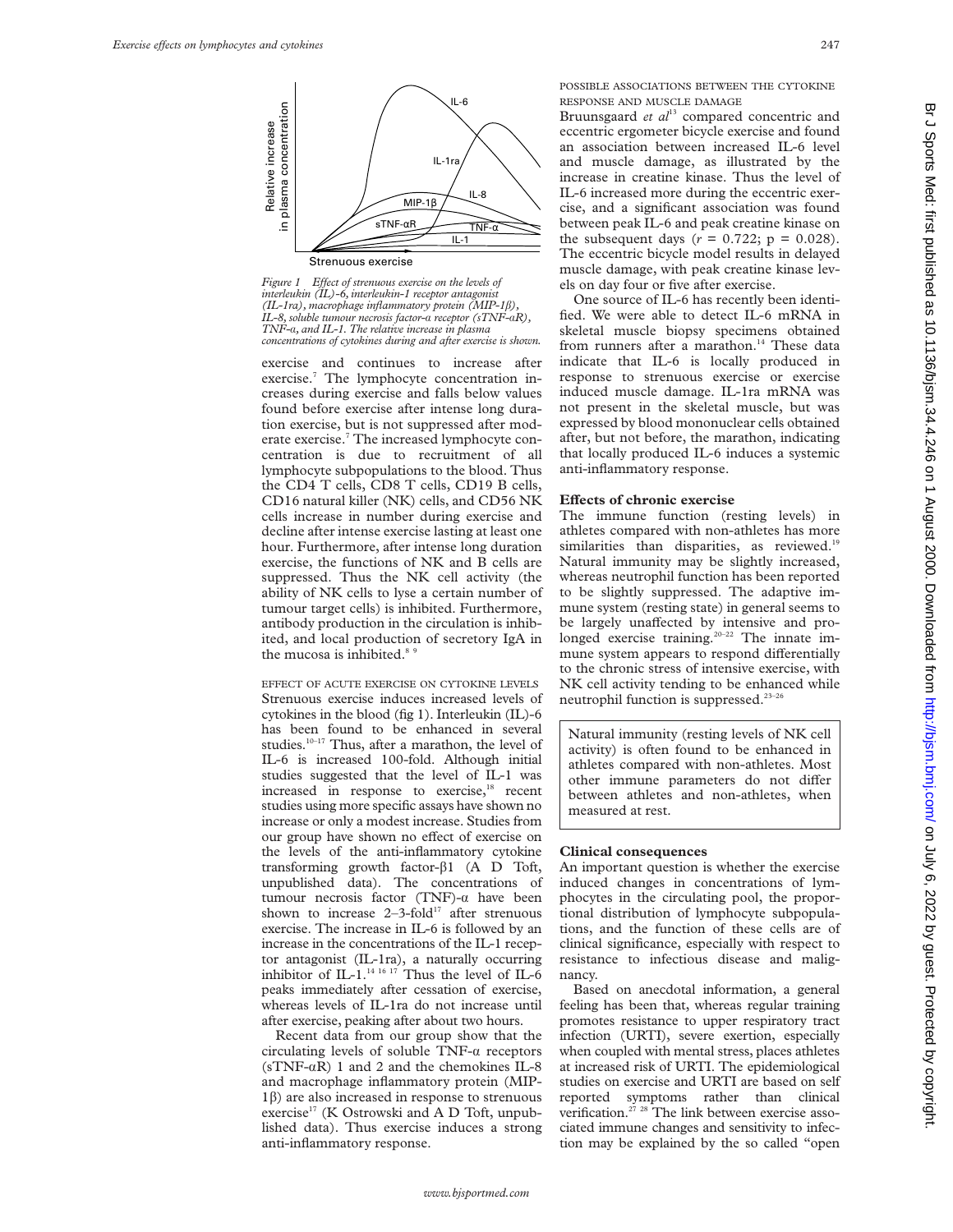window" of altered immunity. We have previously hypothesised that viruses and bacteria may gain a foothold, increasing the risk of subclinical and clinical infection.<sup>29</sup> However, it remains to be shown whether athletes displaying the most extreme immunosuppression after heavy exertion are those that contract an infection within the following one to two weeks.

According to the immune surveillance theory, it is to be expected that moderate exercise protects against malignancy, whereas exhaustive exercise is linked with increased cancer risk. Results are accumulating that support the idea that exercise protects against colon cancer and breast cancer, $30\,31$  whereas there is little or no published evidence that strenuous exercise is associated with increased risk of cancer. Furthermore, although immune mechanisms may be important mediators of the protective exercise effect, this remains to be shown.

# **Mechanisms of action**

NEUROENDOCRINOLOGICAL MECHANISMS The mechanisms underlying exercise associated immune changes are multifactorial and include neuroendocrinological factors such as adrenaline (epinephrine), noradrenaline (norepinephrine), growth hormone, and cortisol.<sup>32</sup><sup>33</sup> The concentrations of these hormones increase during exercise and return to original values shortly after, but they also seem to exert effects on lymphocytes and neutrophils during the recovery period. Studies in which hormones were infused, hormone receptors were blocked by drugs, or hormone production was inhibited by epidural blockade in relation to physical stress contribute to our understanding of the mechanisms of action. Based on these studies, we have proposed a model (fig 2) for the possible roles of stress hormones in mediating exercise induced immune changes during and after exercise. Adrenaline and to a lesser degree noradrenaline are responsible for acute exercise effects on lymphocyte dynamics, including exercise effects on NK cell activity and T cell function. Increases in growth hormone and catecholamines mediate the acute effects on neutrophils, whereas cortisol exerts its effects within a time lag of at least two hours and therefore may help to maintain the lymphopenia and neutrocytosis only after long term exercise.<sup>32</sup> The role of  $\beta$ -endorphins is less clear, but we do not believe that they play an important role in the immediate recruitment of NK cells to the blood.

Adrenaline and to a lesser degree noradrenaline mediate the acute exercise effects on lymphocytes. Increases in growth hormone and catecholamines mediate the effect on neutrophils.

# METABOLIC MECHANISMS

Altered protein metabolism during exercise may in principle help to explain exercise related immune changes. As a consequence, supplementation with nutrients such as glutamine,



*Figure 2 Model of the proposed neuroendocrinological mechanisms underlying the exercise induced "open window" in the immune system. The figures show the effect of strenuous exercise and the suggested effects of adrenaline, growth hormone, and cortisol on the relative concentrations of lymphocytes and neutrophils.*

carbohydrate, antioxidants, or prostaglandin inhibitors may in principle influence exercise associated changes in immune function.<sup>32</sup>

# *Glutamine*

It has been established that glutamine is an important fuel for lymphocytes and macrophages. Several lines of evidence suggest that it is used at a very high rate by these cells, even when they are quiescent.<sup>34</sup> It has been proposed that the glutamine pathway in lymphocytes may be under external regulation, partly because of the supply of glutamine itself.<sup>3</sup> Glutamine stimulates in vitro lymphocyte proliferation, lymphokine activated killer cell activity, and cytokine production.<sup>36</sup> 37

Skeletal muscle is the major tissue involved in glutamine production and it is known to release glutamine into the bloodstream at a high rate. It has been suggested that the skeletal muscle plays a vital role in maintenance of the key process of glutamine utilisation in the immune cells. Consequently, the activity of the skeletal muscle may directly influence the immune system. It has been hypothesised (the glutamine hypothesis) that during intense physical exercise, or in association with surgery, trauma, burn, and sepsis, the demands on muscle and other organs for glutamine is such that the lymphoid system may be forced into a glutamine debt, which temporarily affects its function. Thus factors that directly or indirectly influence glutamine synthesis or release could theoretically influence the function of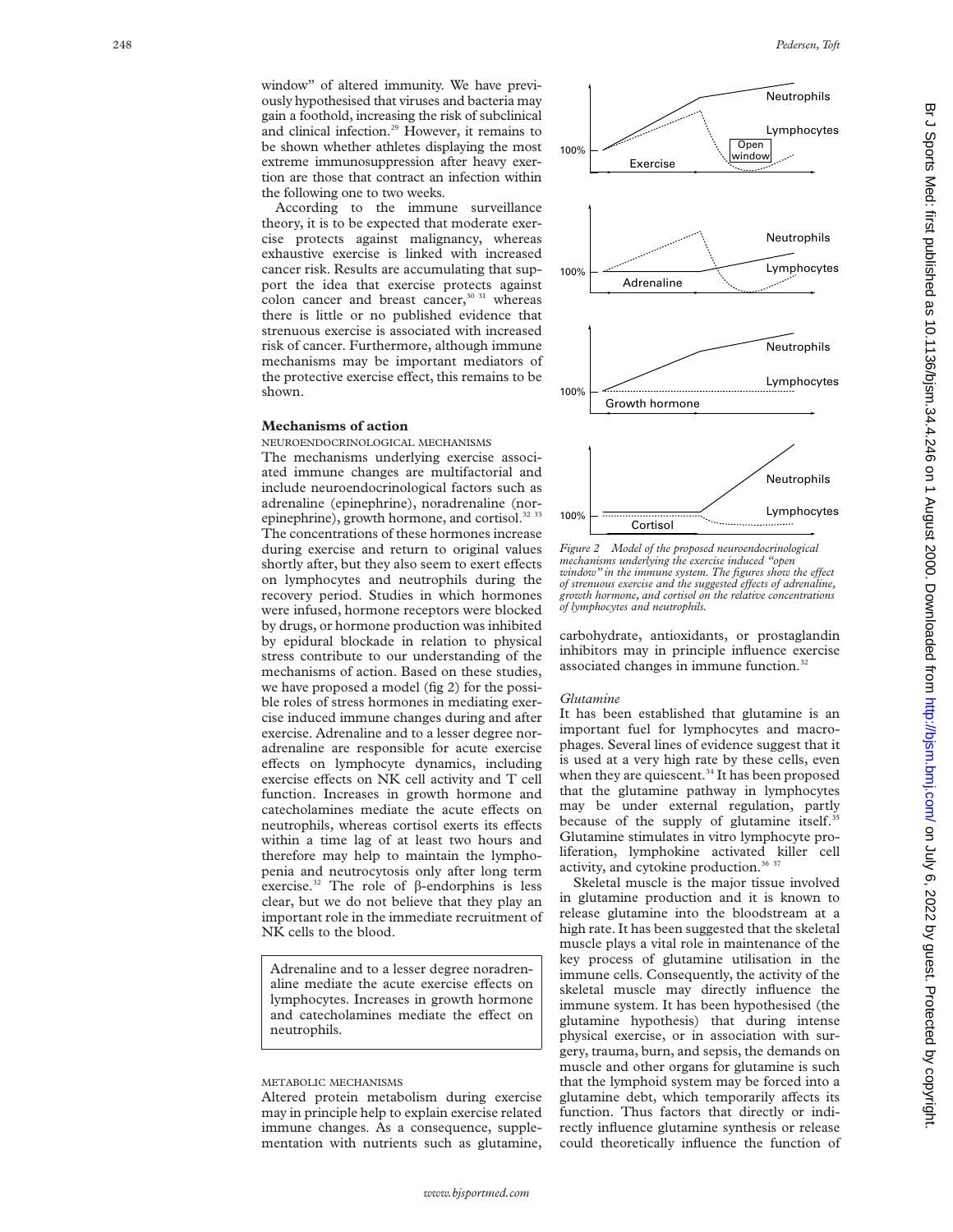lymphocytes and monocytes.<sup>34 38 39</sup> After intense long term exercise and other physical stress disorders, the glutamine concentration in plasma declines.<sup>40-45</sup> Furthermore, low glutamine levels have been described in athletes with overtraining syndrome.<sup>44 46-48</sup> Optimal lymphocyte proliferation is dependent on the presence of glutamine, but there are no published data showing that glutamine supplementation restores impaired immune function after exercise. The critical question therefore is not whether concomitant decreased plasma glutamine concentration and lymphocyte function occur after intense exercise, but whether a causal relation exists. In two recent placebo controlled glutamine intervention studies, $49\frac{50}{11}$  it was found that glutamine abolished the decline in plasma glutamine after exercise without influencing the immunosuppression found. Thus these studies did not support the hypothesis that the decline in immune function after exercise is caused by a decrease in plasma glutamine concentration.

# *Carbohydrate and immune function*

Earlier research has established that a reduction in blood glucose levels is linked to hypothalamic-pituitary-adrenal activation, an increased release of adrenocorticotrophic hormone and cortisol, increased plasma growth hormone, decreased insulin, and a variable effect on blood adrenaline level. $<sup>2</sup>$  Given the link</sup> between stress hormones and immune responses to prolonged and intensive exercise, $3$ carbohydrate compared with placebo ingestion should maintain plasma glucose concentrations, attenuate increases in stress hormones, and thereby diminish changes in immunity. This hypothesis has been tested in a number of studies by Nieman et al<sup>51-53</sup> using double blind, placebo controlled randomised designs. Carbohydrate beverage ingestion before, during (about 1 litre/hour), and after 2.5 hours of exercise was associated with higher plasma glucose levels, an attenuated cortisol and growth hormone response, fewer perturbations in blood immune cell counts, lower granulocyte and monocyte phagocytosis and oxidative burst activity, and a diminished proinflammatory and anti-inflammatory cytokine response. Overall, the hormonal and immune responses to carbohydrate compared with placebo ingestion were diminished. Some immune variables were affected slightly by carbohydrate ingestion—for example, granulocyte and monocyte function—while others were strongly influenced—for example, plasma cytokine concentrations and blood cell counts.

The clinical significance of these carbohydrate induced effects on the endocrine and immune system awaits further research. At this point, the data indicate that athletes ingesting carbohydrate beverages before, during, and after prolonged and intensive exercise should experience lowered physiological stress. Research to determine whether carbohydrate ingestion improves host protection against infection in endurance athletes during periods of intensified training or after competitive endurance events is warranted.

It has been suggested that, if the polyunsaturated fatty acid (PUFA) profile of n−6 and n−3 is shifted in favour of n−6, this will result in increased production of prostaglandin  $(PGE<sub>2</sub>)$ and leukotriene  $(LT<sub>4</sub>)$ . The arachidonic acid derived eicosanoids  $PGE_2$  and  $LT_4$  modulate the production of proinflammatory and immunoregulatory cytokines.54 The n−3 PUFAs eicosapentaenoic acid and docosahexaenoic acid, both found particularly in fish oils, suppress the production of arachidonic acid derived eicosanoids.<sup>55</sup> Eicosapentaenoic acid is a substrate for the synthesis of an alternative family of eicosanoids,  $PGE_3$  and  $LT_5$ , whereas arachidonic acid is a substrate for PGE<sub>2</sub> and  $\mathop{\rm LT}\nolimits_4.^{56}$ 

 $PGE<sub>2</sub>$  suppresses the cellular immune system. During stress conditions, n−3 PUFA may counteract latent immunosuppression mediated by increasing PGE<sub>2</sub> production, which in contrast appears to be further enhanced by intake of n−6 PUFA. Under conditions of hypermetabolism, n−3 PUFA therefore potentially acts to reduce the incidence of new infections.

In animal studies, the stress response after application of endotoxin, IL-1, or TNF- $\alpha$  was reduced when the animals were pretreated with n−3 PUFA (fish oil). The diet rich in n−3 PUFA caused reduced catabolism, reduced febrile reaction, decreased eicosanoid production, and improved survival rate.<sup>57</sup>

The possible interaction between intense acute exercise, known to suppress the immune system,58 and PUFA was examined in inbred female C57BI/6 mice.<sup>59</sup> The animals received either a natural ingredient diet or a diet supplemented with various oils such as beef tallow, safflower, fish oil, or linseed oil for an eight week period. In the group receiving 18:3 (n−3 PUFA) linseed oil, post-exercise immunosuppression of the IgM plaque forming cell response was abolished. The mechanism underlying the absence of exercise induced immunosuppression in animals fed linseed oil may be that linseed oil decreases the n−6/n−3 ratio and thereby diminishes the PGE, level after intense exercise. Thereby, the prostaglandin mediated immunosuppression may be abolished.

Thus the effect of linseed oil may be ascribed to a link between a diet rich in n−3 PUFA and abolition of prostaglandin related immunosuppression. In support of this hypothesis, it has been shown that, when the PGE<sub>2</sub> production was inhibited by the prostaglandin inhibitor indomethacin, exercise induced suppression of the NK cell activity and B cell function was partly abolished.<sup>60 61</sup>

Dietary fats that are rich in n−3 PUFA have the potential to alter cytokine production. Most studies provide evidence that feeding plant or fish oils rich in n−3 PUFA alters the ex vivo production of TNF- $\alpha$ , IL-1, IL-2, and IL-6, $\frac{62-65}{ }$  but contradictory observations do exist. Human studies provide more consistent data: several studies have shown that supplementation of the diet of healthy volunteers results in reduced production of IL-1, IL-6, TNF-á, and IL-2 by peripheral blood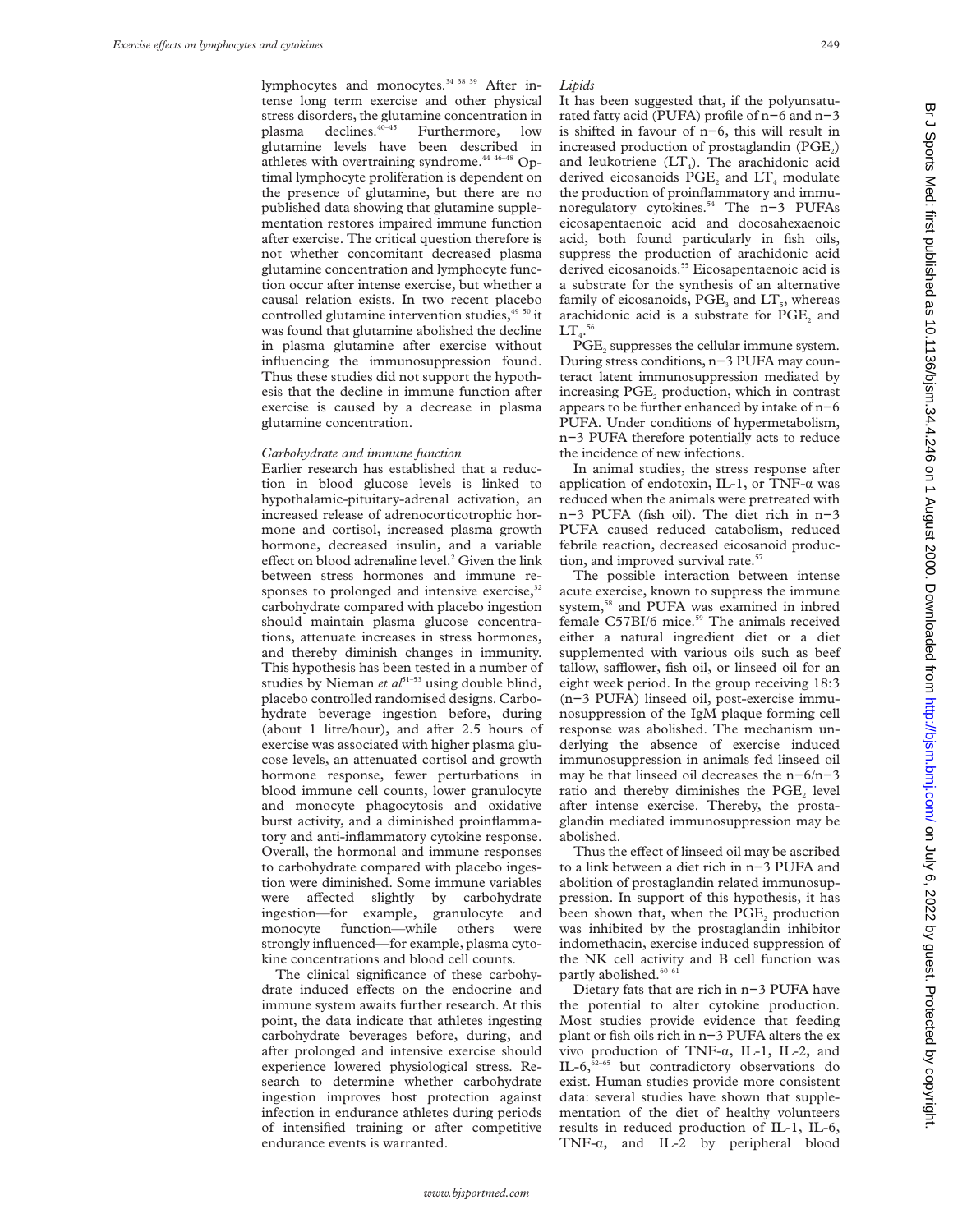mononuclear cells in vitro.<sup>66</sup> In one study, supplementation resulted in decreased levels of IL-2 and IL-6 in vivo. $67$ 

Our group has recently investigated whether dietary supplementation with n−3 PUFA before participation in strenuous exercise influences the production of proinflammatory and anti-inflammatory cytokines. No differences were found between the supplementation group and the control group (A D Toft, unpublished data).

#### *Antioxidants*

It has been suggested that antioxidant vitamins may influence exercise induced immune activation by neutralising the reactive species produced by neutrophils during phagocytosis.<sup>69 70</sup> Peters et al<sup>71</sup> evaluated the effect of vitamin C on the incidence of URTI during the two week period after the 90 km Comrades Ultramarathon using a double blind randomised design. The incidence of URTI was 68% in the placebo group, which was significantly more than in the vitamin C supplementation group, in which only 33% reported URTI when taking a 600 mg vitamin C supplementation daily for three weeks before the race. In another study, Peters *et al*<sup>72</sup> found that vitamin A supplementation had an insignificant effect on the incidence of URTI in marathon runners. Only one study<sup>73</sup> has evaluated the effect of vitamin C on acute exercise induced changes in lymphocyte function and stress hormone levels. Supplementation with vitamin C did not influence leucocyte subsets, NK cell activity, lymphocyte proliferative response, granulocyte phagocytosis and activated burst, catecholamines, or cortisol.

## **Conclusion**

During an acute bout of exercise, immunocompetent cells are mobilised to the circulation. Thus both the neutrophils and all lymphocyte subpopulations are recruited to the blood circulation. However, after strenuous exercise, the lymphocyte count declines below baseline, whereas the concentration of neutrophils continues to increase. Also, the levels of secretory IgA in the mucosa decrease. In response to exercise, a pronounced increase in both proinflammatory and anti-inflammatory cytokines is found. All these factors indicate a strong inflammatory response during strenuous exercise. Thus exercise produces concomitant inflammation and immune impairment.

The clinical consequences of repeated hard exercise are subclinical and clinical infections. The explanation may be that virus and bacteria gain a foothold after exercise by the time of the "open window" with altered immunity. The underlying mechanisms are multifactorial and include both neuroendocrinological and metabolic factors. Nutritional supplementation may in principle protect against the increased risk of infection in the recovery period after strenuous exercise. Carbohydrate supplementation has been shown to moderate the exercise induced immune changes, but the clinical significance remains to be shown. Thus it is premature to

o Ver advice on nutrition to athletes from an immunological point of view.

- 1 Fitzgerald L. Exercise and the immune system. *Immunol Today* 1988;
- **<sup>9</sup>**:337–9. 2 Nieman DC, Pedersen BK. Exercise and immune function: recent development. *Sports Med* 1999;**27**:73–80.
- 3 Nieman DC. Exercise and resistance to infection. *Can J Physiol Pharmacol* 1998;**76**:573–80. 4 Ho Vman-Goetz L, Husted J. Exercise and cancer: do the
- biology and epidemiology correspond? *Exercise and Immu-*<br> *nology Review* 1995;1:81–96.<br>
5 Brines R, Hoffman-Goetz L, Pedersen BK. Can you
- exercise to make your immune system fitter? *Immunol Today* 1996;**17**:252–4.
- 6 Pedersen BK, Hoffman-Goetz L. Exercise and the immune system: regulation, integration and adaptation. *Physiol Rev* 2000;in press.
- 7 McCarthy DA, Dale MM. The leucocytosis of exercise. A review and model. *Sports Med* 1988; **6**:333–63. immunology
- 8 Pedersen BK. Pedersen BK, eds. *Exercise immunology* Austin, TX: RG Landes Bioscience, 1997:1–206.
- 9 Pedersen BK, Nieman DC. Exercise immunology: integra-tion and regulation. *Immunol Today* 1998;**19**:204–6. 10 Northo<sup>V</sup> H, Berg A. Immunologic mediators as parameters Northoff H, Berg A. Immunologic mediators as parameters of the reaction to strenuous exercise. *Int J Sports Med* 1991;
- **12**(suppl 1):S9–15. 11 Ullum H, Haahr PM, Pedersen BK, *et al*. Bicycle exercise
- enhances plasma IL-6 but does not change IL-1alpha, IL-1beta, IL-6, or TNF-alpha pre-mRNA in BMNC. *J Appl Physiol* 1994;**77**:93–7.
- 12 Sprenger H, Jacobs C, Gemsa D, *et al*. Enhanced release of cytokines, interleukin-2 receptors, and neopterin after long-distance running. *Clin Immunol Immunopathol* 1992; **63**:188–95.
- 13 Bruunsgaard H, Galbo H, Pedersen BK, *et al*. Exerciseinduced increase in interleukin-6 is related to muscle dam-<br>age.  $\frac{g}{f}$  Physiol (Lond) 1997;499:833-41.
- 14 Ostrowski K, Rohde T, Pedersen BK, *et al.* Evidence that IL-6 is produced in skeletal muscle during long-term muscle activity. *J Physiol (Lond)* 1998;508:949-
- 15 Rohde T, MacLean DA, Pedersen BK, *et al*. Prolonged submaximal eccentric exercise is associated with increased lev-
- els of plasma IL-6. *Am J Physiol* 1997;**273**:E85–91. 16 Ostrowski K, Hermann C, Pedersen BK, *et al*. A trauma-like elevation in plasma cytokines in humans in response to
- treadmill running. *J Physiol (Lond)* 1998;508:949–53.<br>17 Ostrowski K, Rohde T, Pedersen BK, *et al.* Pro- and<br>anti-inflammatory cytokine balance in strenuous exercise
- in humans. *J Hysion (Londy 1977-)*, J *A Cannon JG*, Kluger MJ. Endogenous pyrogen activity in human plasma after exercise. *Science* 1983;220:617–19.
- human plasma after exercise. *Science* 1983;**220**:617–19. 19 Nieman DC. HoVman-Goetz L. In: HoVman-Goetz L, ed. *Exercise and immune function*. New York: CRC Press, 1996:  $143-62.$
- 20 Baj Z, Kantorski J, Lewicki R, *et al*. Immunological status of competitive cyclists before and after the training season. *Int J Sports Med* 1994;**15**:319–24.
- 21 Tvede N, Steensberg J, Pedersen BK, *et al*. Cellular immunity in highly trained elite racing cyclists during periods of training with high and low intensity. *Scand J Med Sci Sports* 1991; **1**:163–6.
- 22 Nieman DC, Buckley KS, Nehlsen Cannarella SL, *et al* . Immune function in marathon runners versus sedentary
- controls. *Med Sci Sports Exerc* 1995;27:986-92.<br>23 Hack V, Strobel G, Weicker H, *et al.* PMN cell counts and<br>phagocytic activity of highly trained athletes depend on<br>training period. *J Appl Physiol* 1994;77:1731-5.
- 24 Nieman DC, Henson DA, Nehlsen Cannarella SL, *et al* Vieman DC, Henson DA, Nehlsen Cannarella SL, et al.<br>Physical activity and immune function in elderly women.<br>*Med Sci Sports Exerc* 1993;25:823-31.
- 25 Pedersen BK, Tvede N, Halkjær Kristensen J, *et al*. Natural
- killer cell activity in peripheral blood of highly trained and<br>untrained persons. *Int J Sports Med* 1989;10:129–31.<br>26 Pyne DB, Baker MS, Weidemann MJ, *et al.* Effects of an<br>intensive 12-wk training program by elite swi neutrophil oxidative activity. *Med Sci Sports Exerc* 1995;**27** : 536–42.
- 27 Fitzgerald L. Overtraining increases the susceptibility to infection. *Int J Sports Med* 1991;12(suppl 1):S5
- 28 Nieman DC. Exercise, upper respiratory tract infection, and the immune system. *Med Sci Sports Exerc* 1994;**26**:128–39. 29 Pedersen BK, Ullum H. NK cell response to physical
- activity: possible mechanisms of action. *Med Sci Sports Exerc* 1994;**26**:140–6.
- 30 Ho Vman-Goetz L, Ho Vman-Goetz L, Husted J. In: Ho Vman-Goetz L, ed. *Exercise and immune function*. New York: CRC Press, 1996:179–98.
- 31 Thune I, Brenn T, Gaard M, *et al*. Physical activity and the risk of breast cancer. *N Engl J Med* 1997;**336**:1269–75.
- 32 Pedersen BK, Bruunsgaard H, Zacho M, *et al*. Exercise-induced immunomodulation: possible roles of neuroendocrine factors and metabolic factors. *Int J Sports Med* 1997; **18**(suppl 1):S2–7.
- 33 Pedersen BK, Nieman DC. Exercise and immunology: inte-gration and regulation. *Immunol. Today* 1998;**19**:204–6.
- 34 Newsholme EA. Biochemical mechanisms to explain immunosuppression in well- trained and overtrained<br>athletes. *Int J Sports Med* 1994;15:S142–7.<br>35 Ardawi MS, Newsholme EA. Intracellular localization and
- properties of phosphate-dependent glutaminase in rat mesenteric lymph nodes. *Biochem J* 1984;**217**:289–96.